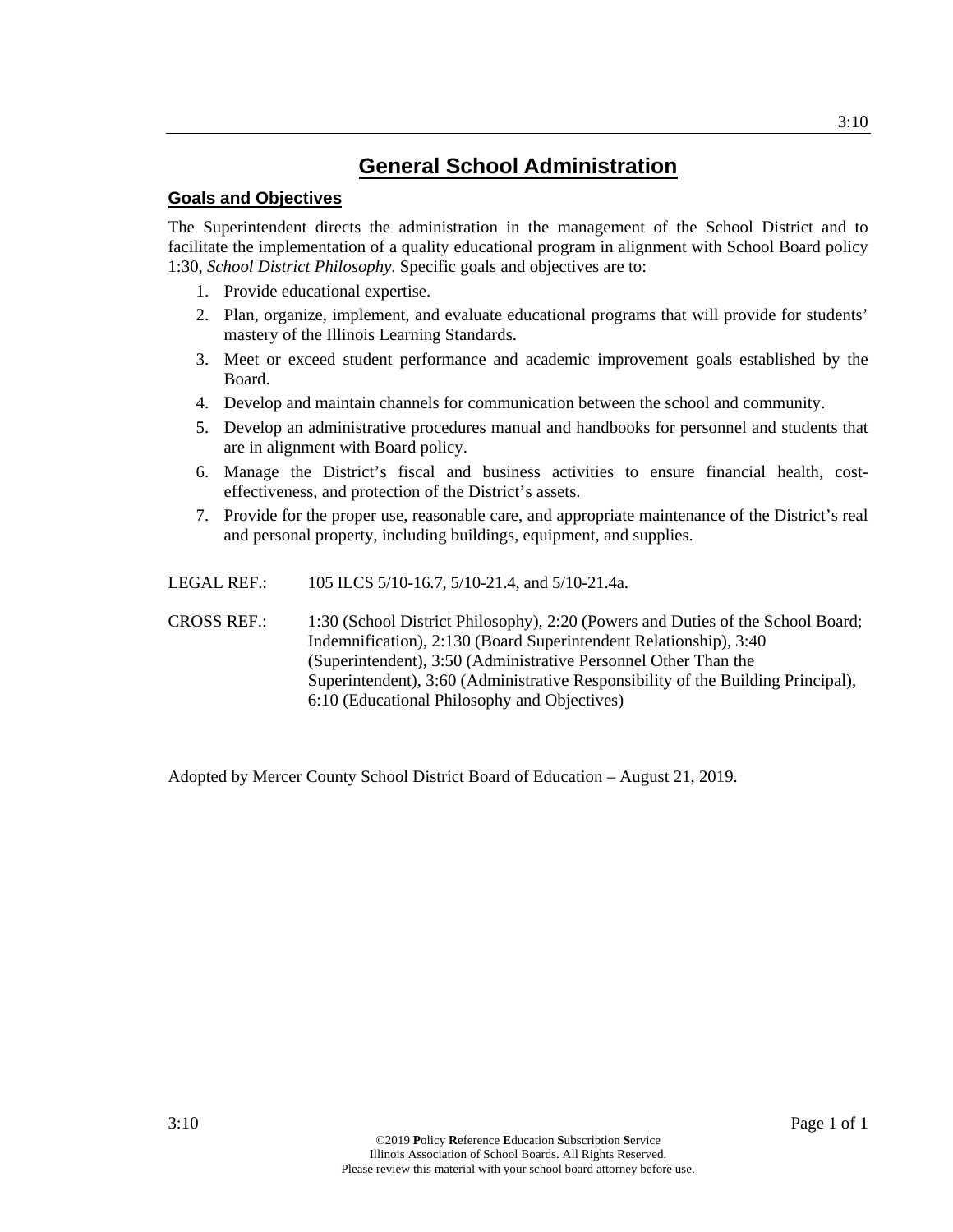## **Chain of Command**

The Superintendent shall develop an organizational chart indicating the channels of authority and reporting relationships for school personnel. These channels should be followed, and no level should be bypassed except in unusual situations.

All personnel should refer matters requiring administrative action to the responsible administrator, and may appeal a decision to a higher administrative officer. Whenever possible, each employee should be responsible to only one immediate supervisor. When this is not possible, the division of responsibility must be clear.

CROSS REF.: 1:20 (District Organization, Operations, and Cooperative Agreements), 2:140 (Communications To and From the Board), 3:70 (Succession of Authority), 8:110 (Public Suggestions and Concerns)

**Adopted by Mercer County School Board of Education on July 21, 2021**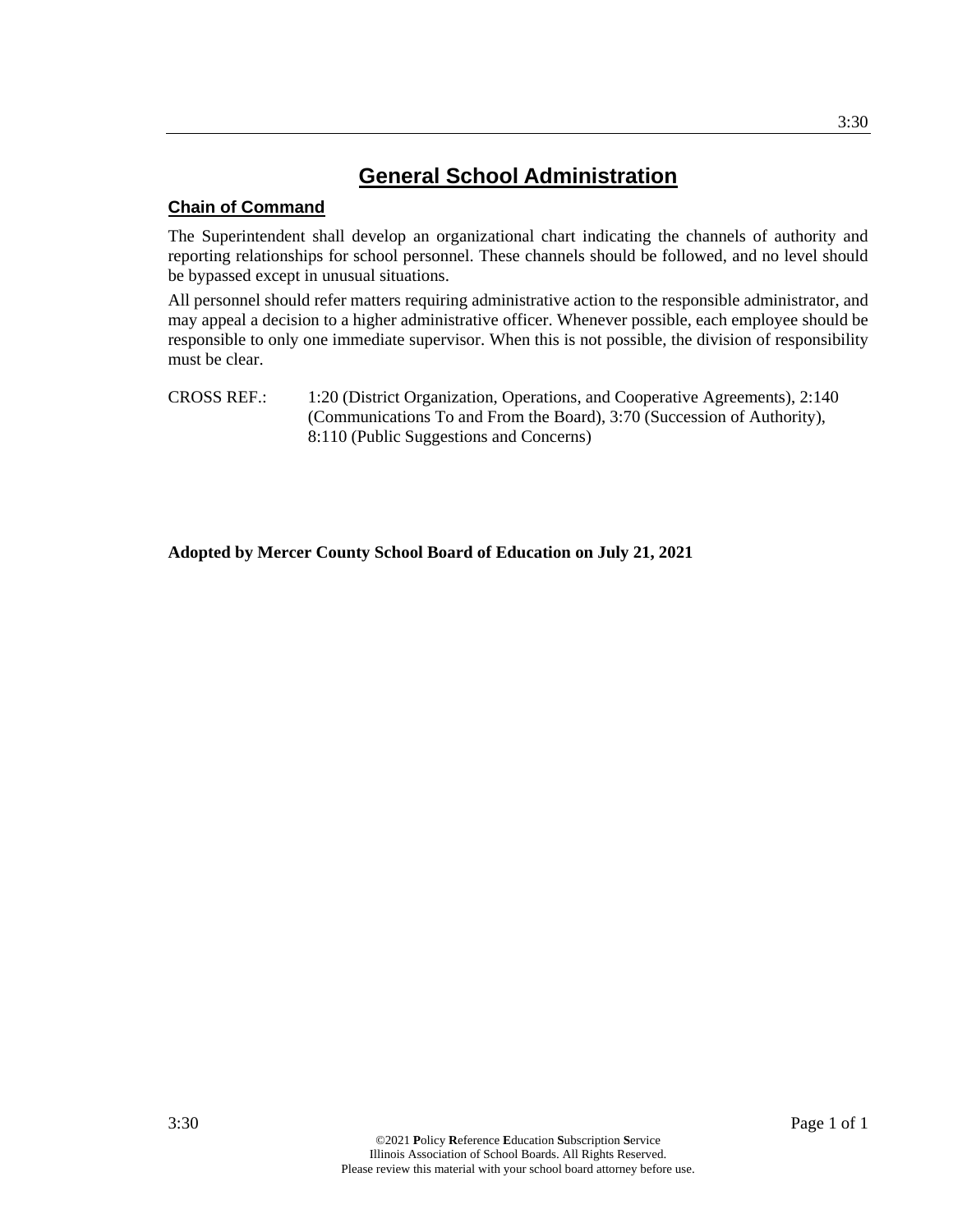### **Superintendent**

### Duties and Authority

The Superintendent is the District's executive officer and is responsible for the administration and management of the District schools in accordance with School Board policies and directives, and State and federal law. District management duties include, without limitation, preparing, submitting, publishing, and posting reports and notifications as required by State and federal law, including the special reporting responsibilities in policy 5:90, *Abused and Neglected Child Reporting*. The Superintendent is authorized to develop administrative procedures and take other action as needed to implement Board policy and otherwise fulfill his or her responsibilities. The Superintendent may delegate to other District staff members the exercise of any powers and the discharge of any duties imposed upon the Superintendent by Board policies or by Board vote. The delegation of power or duty, however, shall not relieve the Superintendent of responsibility for the action that was delegated.

### Qualifications

The Superintendent must be of good character and of unquestionable morals and integrity. The Superintendent shall have the experience and the skills necessary to work effectively with the Board, District employees, students, and the community. The Superintendent must have and maintain a Professional Educator License with a superintendent endorsement issued by the Illinois State Educator Preparation and Licensure Board.

### Evaluation

The Board will evaluate, at least annually, the Superintendent's performance and effectiveness, using standards and objectives developed by the Superintendent and Board that are consistent with State law, the Board's policies and the Superintendent's contract. A specific time should be designated for a formal evaluation session with all Board members present. The evaluation should include a discussion of professional strengths as well as performance areas needing improvement.

The Superintendent shall annually present evidence of professional growth through attendance at educational conferences, in-service training, or similar continuing education pursuits.

### Compensation and Benefits

The Board and the Superintendent shall enter into an employment agreement that conforms to Board policy and State law. This contract shall govern the employment relationship between the Board and the Superintendent. The terms of the Superintendent's employment agreement, when in conflict with this policy, will control.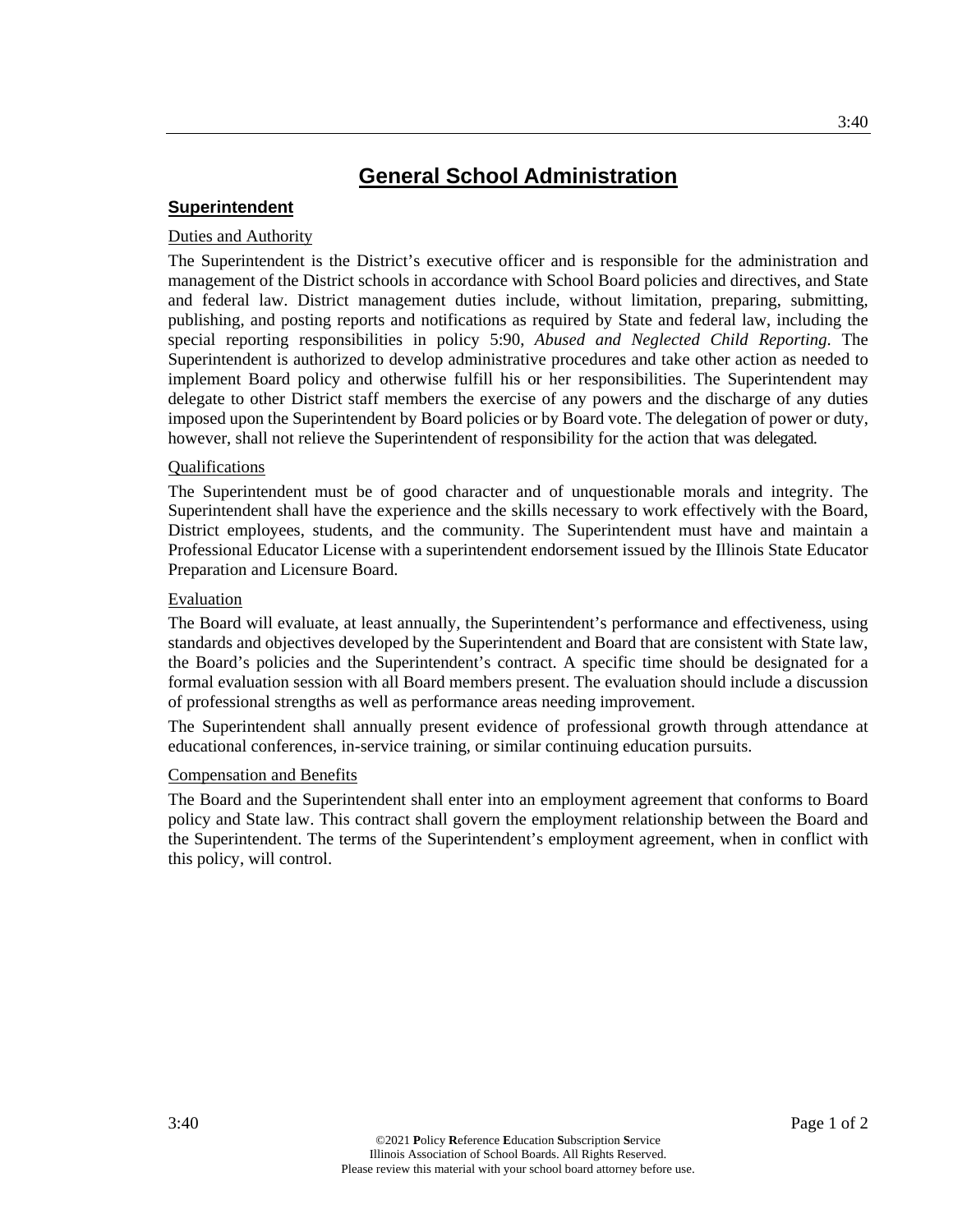- LEGAL REF.: 105 ILCS 5/10-16.7, 5/10-20.47, 5/10-21.4, 5/10-21.9, 5/10-23.8, 5/21B-20, 5/21B-25, 5/24-11, and 5/24A-3. 5 ILCS 120/7.3, Open Meetings Act. 23 Ill.Admin.Code §§1.310, 1.705, and 25.355.
- CROSS REF: 2:20 (Powers and Duties of the School Board; Indemnification), 2:130 (Board-Superintendent Relationship), 2:240 (Board Policy Development), 3:10 (Goals and Objectives), 4:165 (Awareness and Prevention of Child Sexual Abuse and Grooming Behaviors), 4:175 (Convicted Child Sex Offender; Screening; Notifications), 5:30 (Hiring Process and Criteria), 5:90 (Abused and Neglected Child Reporting), 5:120 (Employee Ethics; Conduct; and Conflict of Interest), 5:150 (Personnel Records), 5:210 (Resignations), 5:290 (Employment Termination and Suspensions)

Adopted by Mercer County School Board of Education on December 15, 2021.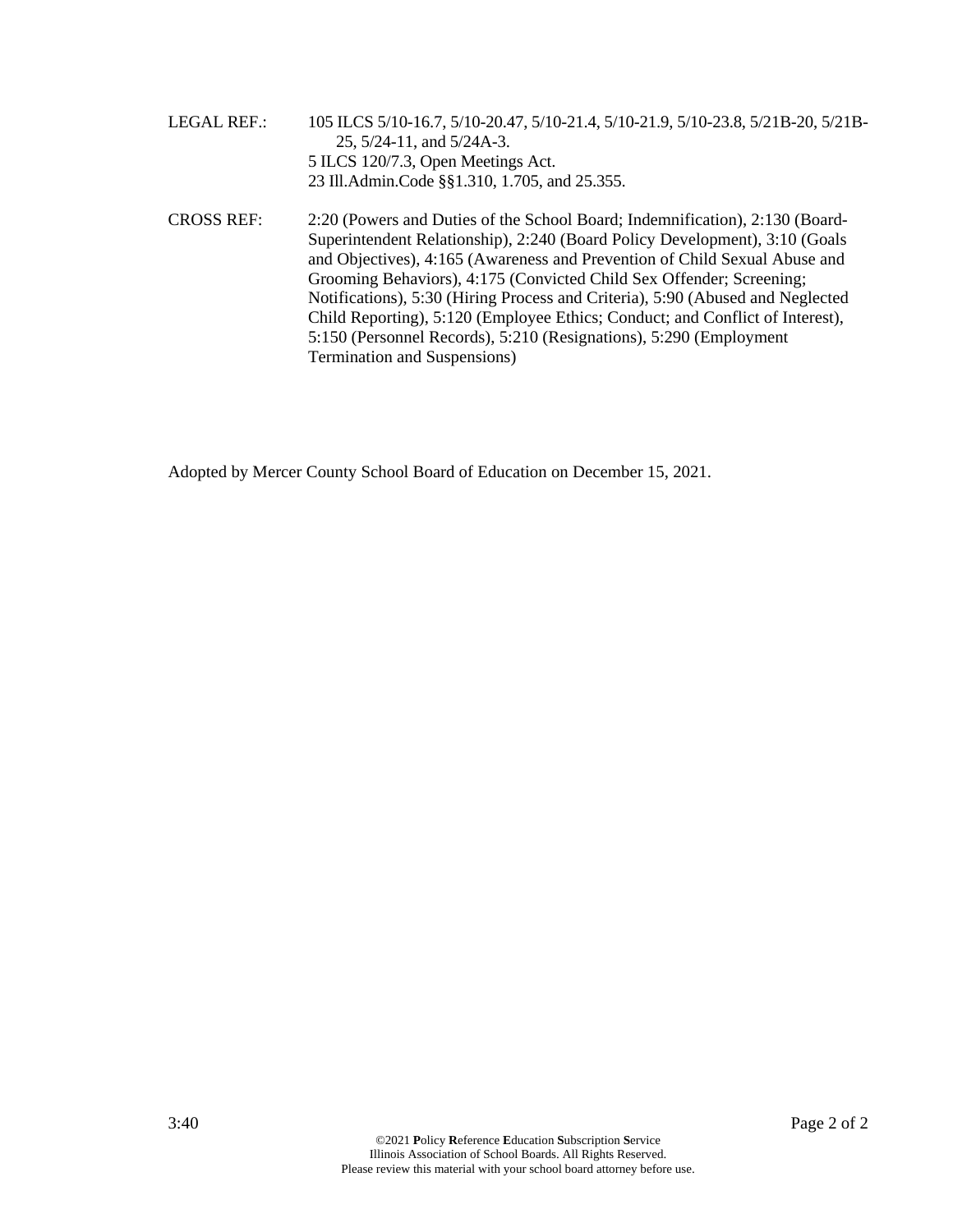## **Administrative Personnel Other Than the Superintendent**

### Duties and Authority

The School Board establishes District administrative and supervisory positions in accordance with the District's needs and State law. This policy applies to all administrators other than the Superintendent, including without limitation, Building Principals. The general duties and authority of each administrative or supervisory position are approved by the Board, upon the Superintendent's recommendation, and contained in the respective position's job description. In the event of a conflict, State law and/or the administrator's employment agreement shall control.

### Qualifications

All administrative personnel shall be appropriately licensed and shall meet all applicable requirements contained in State law and Illinois State Board of Education rules.

### **Evaluation**

The Superintendent or designee shall evaluate all administrative personnel and make employment and salary recommendations to the Board.

Administrators shall annually present evidence to the Superintendent of professional growth through attendance at educational conferences, additional schooling, in-service training, and Illinois Administrators' Academy courses, or through other means as approved by the Superintendent.

### Administrative Work Year

The work year for administrators shall be the same as the District's fiscal year, July 1 through June 30, unless otherwise stated in the employment agreement. In addition to legal holidays, administrators shall have vacation periods as approved by the Superintendent. All administrators shall be available for work when their services are necessary.

### Compensation and Benefits

The Board and each administrator shall enter into an employment agreement that complies with Board policy and State law. The terms of an individual employment contract, when in conflict with this policy, will control.

The Board will consider the Superintendent's recommendations when setting compensation for individual administrators. These recommendations should be presented to the Board no later than the March Board meeting or at such earlier time that will allow the Board to consider contract renewal and nonrenewal issues.

Unless stated otherwise in individual employment contracts, all benefits and leaves of absence available to teaching personnel are available to administrative personnel.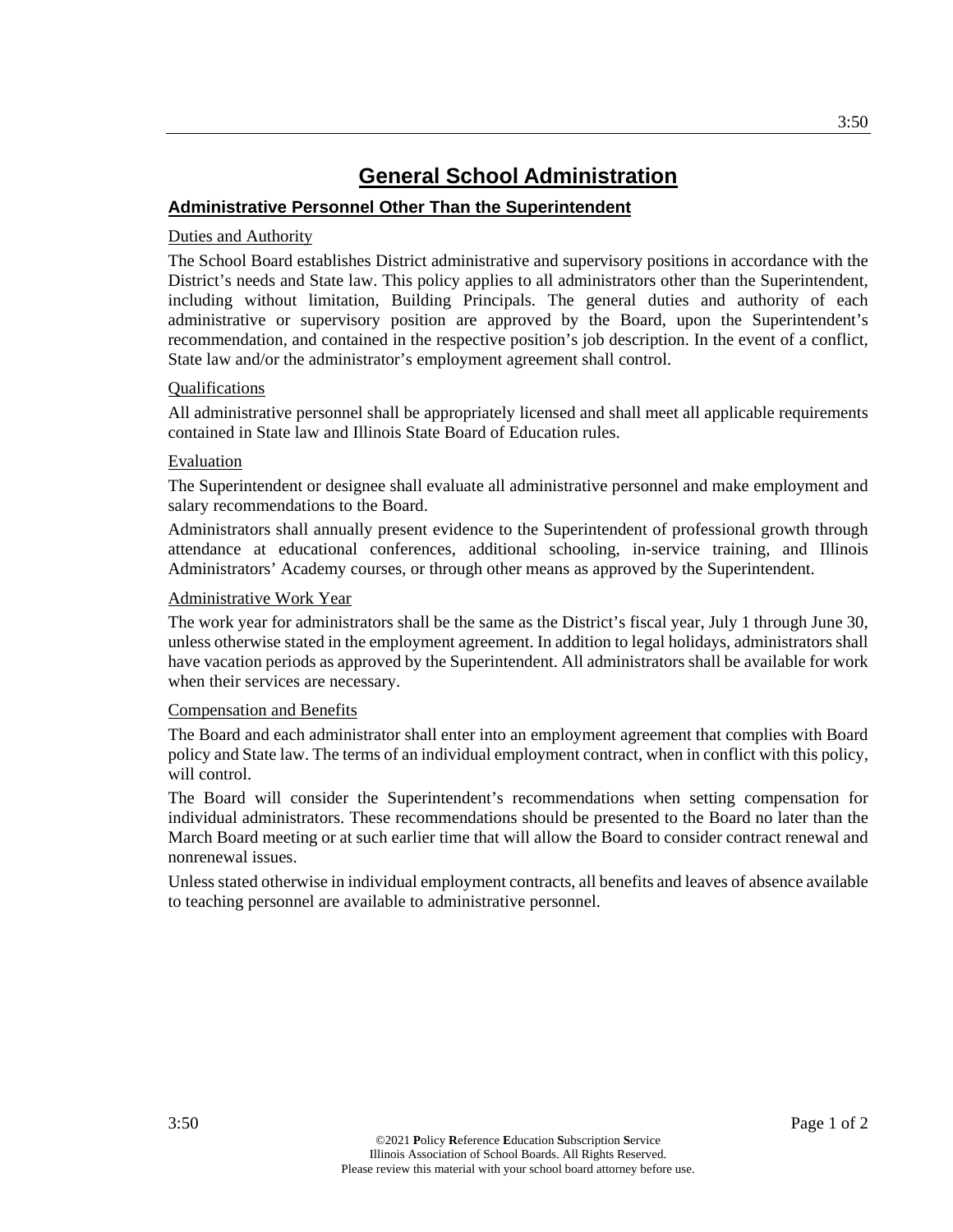LEGAL REF: 105 ILCS 5/10-21.4a, 5/10-23.8a, 5/10-23.8b, 5/21B, and 5/24A. 23 Ill.Admin.Code §§1.310, 1.705, and 50.300; and Parts 25 and 29. CROSS REF: 3:60 (Administrative Responsibility of the Building Principal), 4:165 (Awareness and Prevention of Child Sexual Abuse and Grooming Behaviors), 4:175 (Convicted Child Sex Offender; Screening; Notifications), 5:30 (Hiring Process and Criteria), 5:90 (Abused and Neglected Child Reporting), 5:120 (Employee Ethics; Conduct; and Conflict of Interest), 5:150 (Personnel Records), 5:210 (Resignations), 5:250 (Leaves of Absence), 5:290 (Employment Termination and Suspensions)

Adopted by Mercer County School Board of Education on December 15, 2021.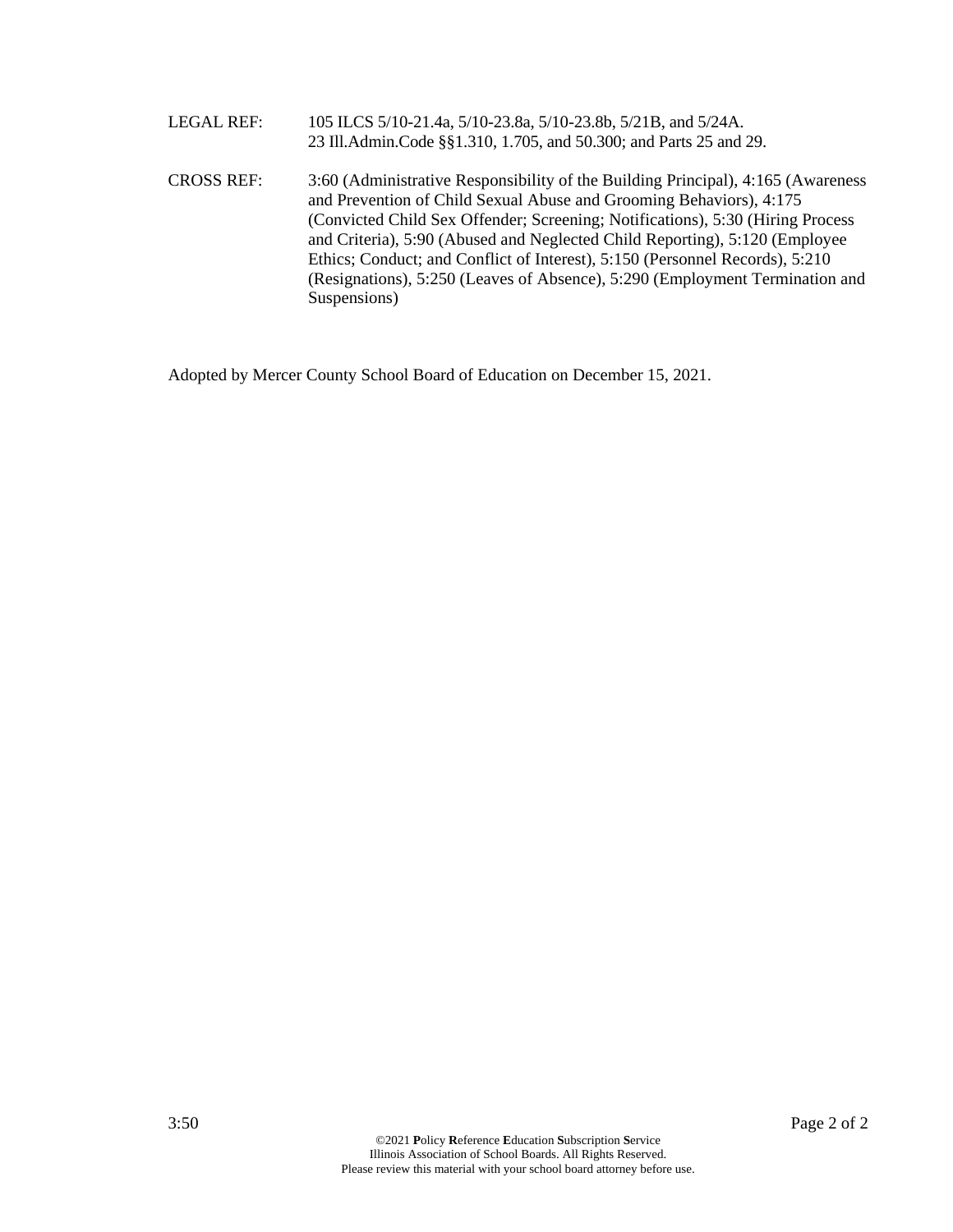## **Administrative Responsibility of the Building Principal**

## Duties and Authority

The School Board, upon the recommendation of the Superintendent, employs Building Principals as the chief administrators and instructional leaders of their assigned schools, and may employ Assistant Principals. The primary responsibility of a Building Principal is the improvement of instruction. Each Building Principal shall perform all duties as described in State law as well as such other duties as specified in his or her employment agreement or as the Superintendent may assign, that are consistent with the Building Principal's education and training. Each Building Principal and Assistant Principal shall complete State law requirements to be a prequalified evaluator before conducting an evaluation of a teacher or assistant principal.

## Evaluation Plan

The Superintendent or designee shall implement an evaluation plan for Principals and Assistant Principals that complies with Section 24A-15 of the School Code and relevant Illinois State Board of Education rules. Using that plan, the Superintendent or designee shall evaluate each Building Principal and Assistant Principal. The Superintendent or designee may conduct additional evaluations.

Qualifications and Other Terms and Conditions of Employment

Qualifications and other terms and conditions of employment are found in Board policy 3:50, *Administrative Personnel Other Than the Superintendent*.

| LEGAL REF.:        | 105 ILCS 5/2-3.53a, 5/10-20.14, 5/10-21.4a, 5/10-23.8a, 5/10-23.8b, and 5/24A-15.<br>10 ILCS 5/4-6.2, Election Code.<br>105 ILCS 127/, School Reporting of Drug Violations Act.<br>23 Ill.Admin.Code Parts 35 and 50, Subpart D.                                                                                                                                                                     |
|--------------------|------------------------------------------------------------------------------------------------------------------------------------------------------------------------------------------------------------------------------------------------------------------------------------------------------------------------------------------------------------------------------------------------------|
| <b>CROSS REF.:</b> | 3:50 (Administrative Personnel Other Than the Superintendent), 4:165<br>(Awareness and Prevention of Child Sexual Abuse and Grooming Behaviors),<br>4:175 (Convicted Child Sex Offender; Screening; Notifications), 5:90 (Abused<br>and Neglected Child Reporting), 5:120 (Employee Ethics; Conduct; and Conflict<br>of Interest), 5:150 (Personnel Records), 5:210 (Resignations), 5:250 (Leaves of |

Absence), 5:290 (Employment Termination and Suspensions)

Adopted by Mercer County School Board of Education on December 15, 2021.